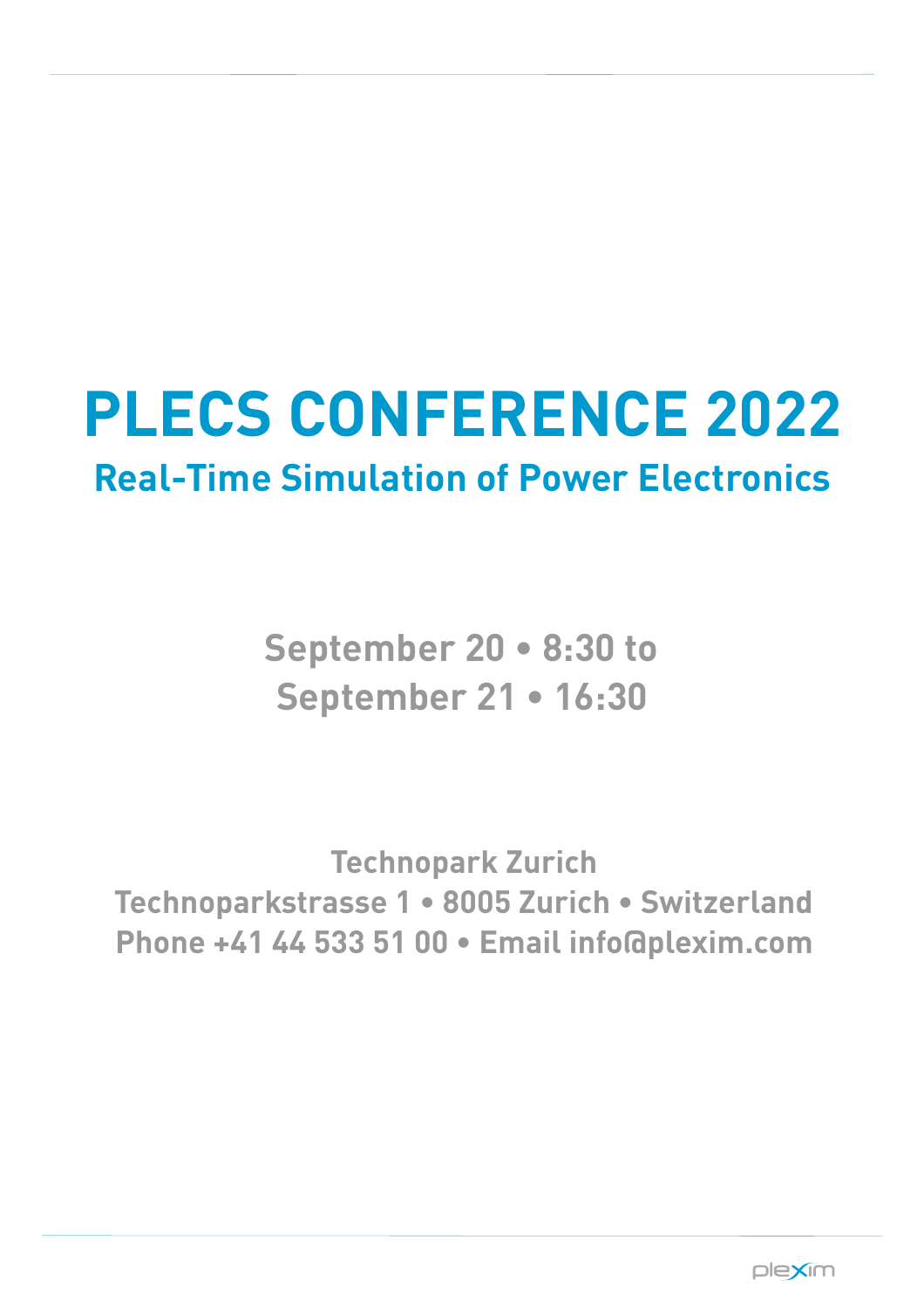## **Conference Agenda**

#### **Monday, September 19, 2022**

18:00 Reception

#### **Tuesday, September 20, 2022 – Conference Day 1** 8:30 Registration, Welcome Coffee 9:00 Model Continuity: From Offline Simulation to Real-Time Testing Dr. Jost Allmeling Plexim 9:30 Rapid Control Prototyping for High Speed Traction Drive with the RT Box CE as Real-Time Simulator Dr.-Ing. Roberto Aceiton | Alstom 10:00 PLECS & RT Box Integration for Manual and Automated Elevator System Testing Environment Charlie Bourigault Schindler Elevators 10:30 Exhibition, Coffee Break 11:00 Highly Configurable Real-Time HIL Simulator for Power Electronics in Rail and E-Mobility Erich Scheiben ABB 11:30 Simulation and Experimental Verification of an Active Rectifier MMC System (6 Arms, 12 Modules) With PLECS Blockset Simon Fuchs **ETH Zürich** 12:00 Utilising RT Boxes To Support the Development of Medium Voltage Modular Multilevel Converters Prof. Dr. Drazen Dujic EPFL 12:30 Lunch 13:30 Power Hardware-in-the-Loop: A Paradigm Shift Christian Nagl **EGSTON** Power **Electronics** 14:00 From Simulation to Real Power, a Seamless Transition? Dr. Simon Delalay | Imperix 14:30 RT Box as a Complex Top Level RT Controller by using the SFP Connector for Multiple Inverter Control Johannes Soldan GvA Leistungselektronik 15:00 Exhibition, Coffee Break



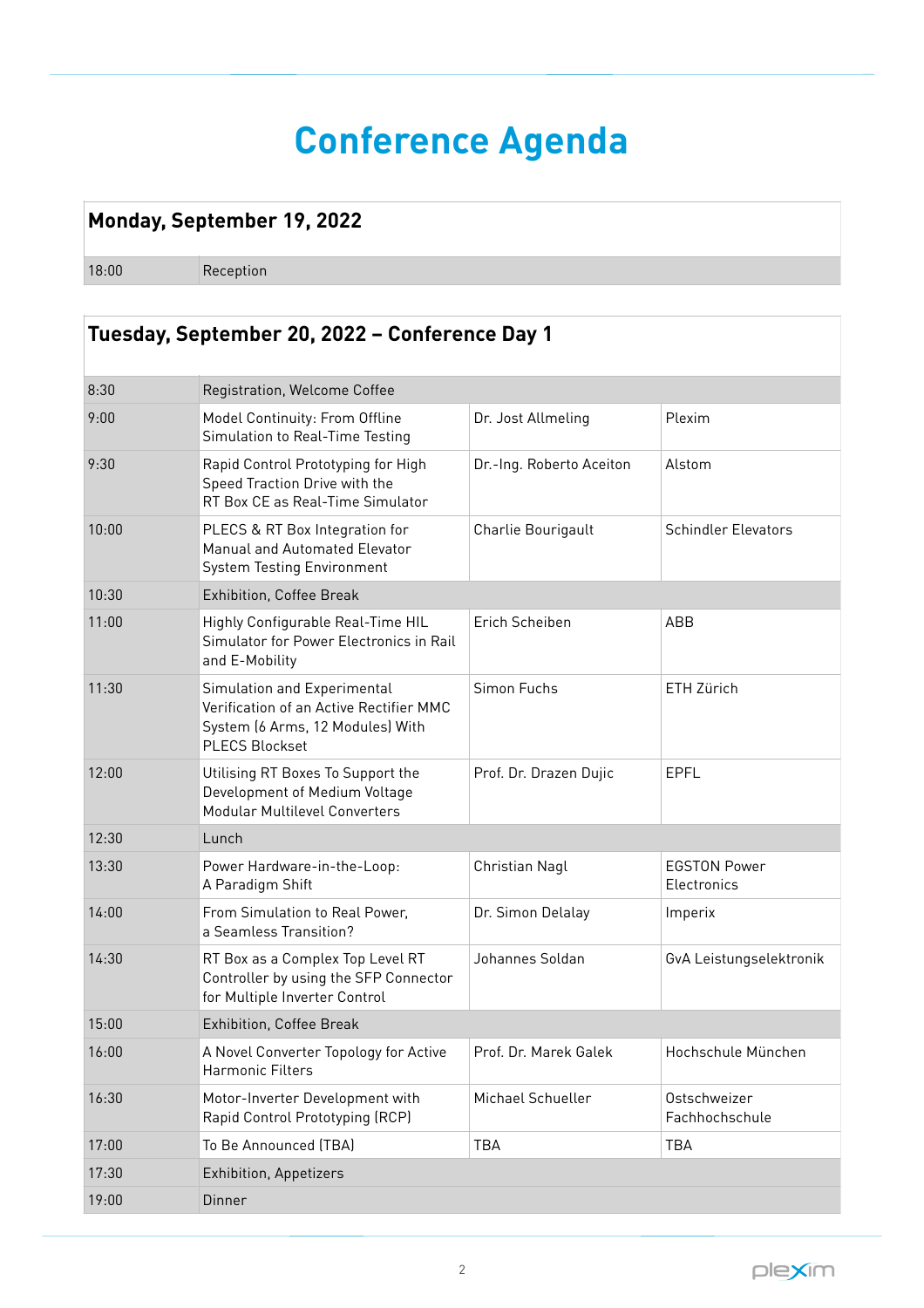## **Conference Agenda**

| Wednesday, September 21, 2022 - Conference Day 2 |                                                                                                                            |                                             |                                |  |
|--------------------------------------------------|----------------------------------------------------------------------------------------------------------------------------|---------------------------------------------|--------------------------------|--|
| 8:00                                             | <b>Welcome Coffee</b>                                                                                                      |                                             |                                |  |
| 8:30                                             | Power Converters Control<br>Development with RT Box and STM32F<br>Control Platform: From Theory to<br>Practice             | Prof. Dr. Petar J. Grbović                  | University of Innsbruck        |  |
| 9:00                                             | Integration of PLECS Circuital Models<br>into the Open-Source Design Suite<br>syreDrive                                    | Prof. Dr. Gianmario<br>Pellegrino           | Politecnico di Torino          |  |
| 9:30                                             | Perspectives with RT Box for Rapid<br>Prototyping in Industrial R&D Labs:<br>Case Examples                                 | Dr. Thiwanka Wijekoon                       | Huawei                         |  |
| 10:00                                            | Exhibition, Coffee Break                                                                                                   |                                             |                                |  |
| 11:00                                            | Development of a 10kW AC/DC<br>Converter using RCP and HIL                                                                 | Lukas Prenner &<br><b>Matthias Wukovits</b> | <b>PULS Vario</b>              |  |
| 11:30                                            | Motor Controller Test using Emulated<br>Motor and Load Chain                                                               | Dr. Laszlo Mathe                            | <b>Bosch</b>                   |  |
| 12:00                                            | Development of a Protection Unit<br>Against an Electric Shock Caused by a<br>Y-Capacitance                                 | Urs Böhme                                   | Mercedes-Benz                  |  |
| 12:30                                            | Lunch                                                                                                                      |                                             |                                |  |
| 13:30                                            | New Concepts in Teaching Power<br>Electronic Control Design (Christopher<br>Ranisch, Christian Jakob, Christian<br>Weiner) | Christopher Ranisch                         | Hochschule Darmstadt           |  |
| 14:00                                            | Design and Commissioning of Three-<br>Phase-Inverters up to 450 kW using<br><b>PLECS</b>                                   | Simon Quergfelder                           | Fraunhofer IISB                |  |
| 14:30                                            | Production Code Generation using the<br><b>PLECS Generic Code Generator</b>                                                | Prof. Michael Hubatka                       | Ostschweizer<br>Fachhochschule |  |
| 15:00                                            | Coffee Break                                                                                                               |                                             |                                |  |
| 15:30                                            | PLECS Coder Target Support for NI PXI<br>Controller                                                                        | Dr. Sisi Zhao                               | Plexim                         |  |
| 16:00                                            | PLECS: Future Prospects                                                                                                    | Dr. Wolfgang Hammer                         | Plexim                         |  |
| 16:30                                            | End of Conference                                                                                                          |                                             |                                |  |

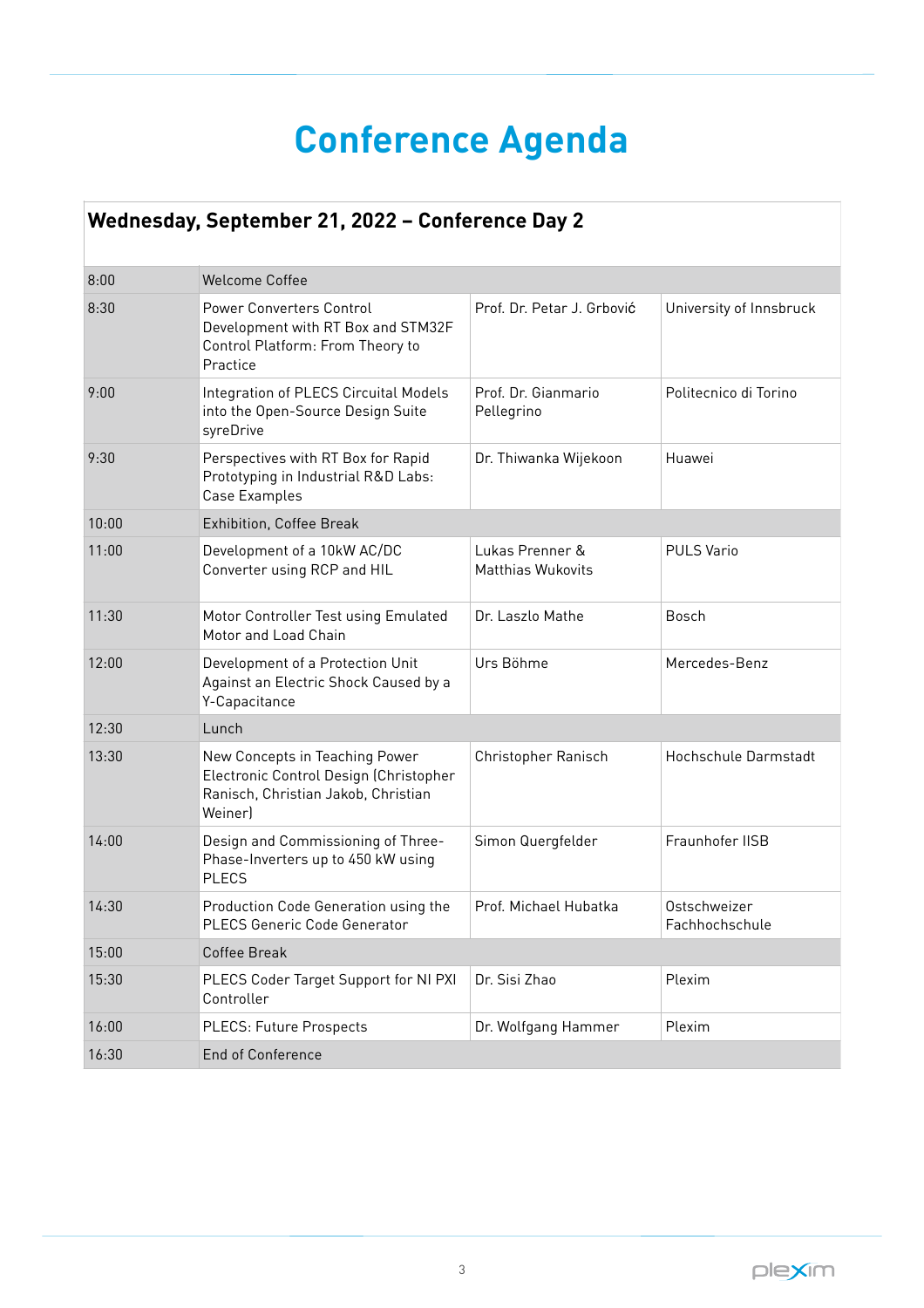# **Organisational Information**

| <b>Registration Deadline</b>                                                         | August 29, 2022                                                                                                                                                                                                                                                                                          |                                                                                                                                                                                                                                                                                             |
|--------------------------------------------------------------------------------------|----------------------------------------------------------------------------------------------------------------------------------------------------------------------------------------------------------------------------------------------------------------------------------------------------------|---------------------------------------------------------------------------------------------------------------------------------------------------------------------------------------------------------------------------------------------------------------------------------------------|
| Conference Language                                                                  | English                                                                                                                                                                                                                                                                                                  |                                                                                                                                                                                                                                                                                             |
| Type of Event                                                                        | On-site only, limited number of participants                                                                                                                                                                                                                                                             | There will be no virtual replacement<br>for this event.                                                                                                                                                                                                                                     |
| Venue Address                                                                        | Technopark Zurich<br>Auditorium, Ground Floor<br>Technoparkstrasse 1<br>8005 Zurich<br>Switzerland                                                                                                                                                                                                       |                                                                                                                                                                                                                                                                                             |
| <b>Travel and Directions</b>                                                         | The venue and all hotels are well<br>connected by public transport. Take the<br>train S16 from the airport to Zürich<br>Hardbrücke (every 30 minutes). The one-<br>way fare is CHF 6.80.<br>From Hardbrücke it takes a 5-10 minutes'<br>walk to the venue and the hotels.<br><b>Detailed information</b> | Limited parking space is available at<br>Parkhaus Technopark, Parkhaus<br>Pfingstweid, Parkhaus Zürich P-West<br>or Puls 5 Parkgarage. Parking fees at<br>Technopark are approximately<br>CHF 40.00 per day. A taxi ride from<br>the airport to the venue costs<br>approximately CHF 60.00. |
| Recommendation for<br>Accommodation                                                  | <b>Ibis Zurich City West</b><br><b>Novotel Zurich City-West</b><br>25Hours Hotel Zurich West<br><b>Renaissance Zurich Tower Hotel</b>                                                                                                                                                                    | All hotels are in walking distance<br>[2-10 minutes] to the venue.                                                                                                                                                                                                                          |
| Organiser                                                                            | Plexim GmbH<br>Technoparkstrasse 1<br>8005 Zurich<br>Switzerland                                                                                                                                                                                                                                         | Phone +41 44 533 51 00<br>Email info@plexim.com                                                                                                                                                                                                                                             |
| <b>Registration Fee</b>                                                              | CHF 560.00 (incl. VAT)<br>or<br>EUR 480.00 (incl. VAT)                                                                                                                                                                                                                                                   | Upon registration, an invoice for wire<br>transfer will be sent via email.<br>Payment by credit card is not<br>possible.                                                                                                                                                                    |
| Registration Includes                                                                | Participation, lunch, snacks and beverages<br>on both conference days, dinner on<br>September 20                                                                                                                                                                                                         |                                                                                                                                                                                                                                                                                             |
| <b>Cancellation Policy</b>                                                           | Full amount will be refunded if cancelled<br>by August 29, 2022. After this date or no-<br>show, the participation fee is non-<br>refundable.                                                                                                                                                            | If the organizer has to cancel the<br>event, the registration fee will be<br>refunded in full.                                                                                                                                                                                              |
| COVID-19 and Protection<br>Concept                                                   | Due to local regulations a valid COVID<br>certificate might be required. Specific<br>COVID measures may change at any time.                                                                                                                                                                              | Please visit the <b>website of the Swiss</b><br><b>Health Department (BAG) for</b><br>updates.                                                                                                                                                                                              |
| <b>General Data Protection</b><br>Regulation and Disclaimer<br>for Event Photography | We kindly point out that we must store your<br>personal data in our database in order to<br>process your registration. Plexim's privacy<br>policy                                                                                                                                                        | Visitors acknowledge that they may<br>be included in photos and videos<br>taken during the event, and agree<br>that these may be used without<br>financial compensation.                                                                                                                    |
| Latest Information                                                                   | Updated information about the PLECS<br>Conference 2022 can be found on<br>our website.                                                                                                                                                                                                                   |                                                                                                                                                                                                                                                                                             |
| This Document Has Last<br>Been Updated on                                            | 29.06.22                                                                                                                                                                                                                                                                                                 |                                                                                                                                                                                                                                                                                             |